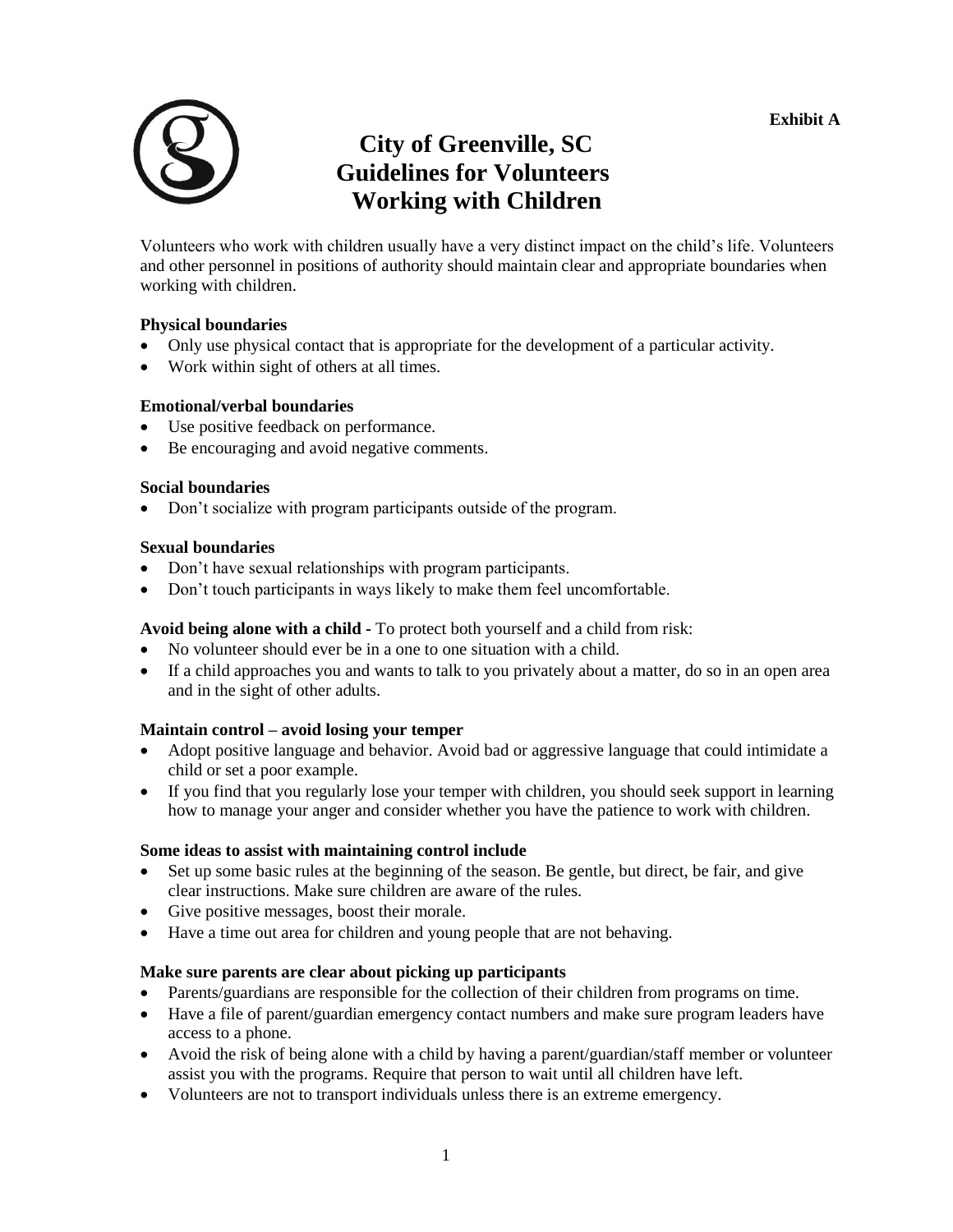# **City of Greenville, SC Volunteer Service Agreement, Release, and Indemnification**

I, \_\_\_\_\_\_\_\_\_\_\_\_\_\_\_\_\_\_\_\_\_\_\_\_\_\_\_\_\_\_ \_\_\_\_\_\_\_\_\_\_\_ \_\_\_\_\_\_\_\_\_\_\_\_\_\_\_\_\_\_\_\_\_\_\_\_\_\_\_\_\_\_,

First Name Middle Initial Last Name

The City of Greenville is very appreciative of your desire to do volunteer services for the City. All volunteer services must be done according to City policies. Thus, n consideration of being allowed to participate in the volunteer service of the City of Greenville, you do hereby agree that:

- 1. **Age of Majority and Commitment to Perform.** I am eighteen (18) years of age or older, or I am a minor and having a parent or guardian sign the consent and release provided below. I understand and agree to the volunteer duties that I have signed up for through the City of Greenville.
- 2. **Volunteer not Employee.** I understand and agree that my volunteer service is in no way an offer of or employment by the City and that I shall not receive, nor be entitled to receive, any compensation, reimbursement or remuneration for my participation in my volunteer service. Further I agree to release the City from any and all claims for compensation, reimbursement, or remuneration related to my volunteer service. I also understand and agree that at no time will I be considered or deemed to be an employee of the City, nor am I an agent of City. My service is that of a volunteer.
- 3. **Services Refused**. I understand and agree that the City may refuse to accept my volunteer service at any time, at City's sole discretion, and at that point I must stop providing volunteer services and stop holding myself out as a volunteer for City.
- 4. **Professional Conduct and Assigned Duties.** I agree to act appropriately and in a professional, courteous manner during my volunteer service. I will not misuse City funds, property or materials. I will not leave my volunteer position until a replacement volunteer arrives. I will not switch assignments with another volunteer unless directed to do so by the Volunteer Coordinator. I understand that the City's Volunteer Coordinator and/or designated staff have the discretion to move or re-assign volunteers, including me, as needed.
- 5. **Age for Beer and Wine Service**. I understand that only volunteers twenty-one (21) years of age and older may volunteer as beer/wine servers at City sponsored events. I understand this server age requirement and acknowledge that I must be 21 years of age to sign up as a beer/wine server. If I am less than twenty-one (21), I will inform any person who asks me to sell or serve beer or wine that I am disqualified from doing so because of my age.
- 6. **Alcohol Consumption Prohibited**. I agree not to consume beer, wine, or alcoholic beverages while performing services for the City as a volunteer, and/or while on City property. Any volunteer who appears to be under the influence of drugs or alcohol will be automatically turned away as a volunteer.
- 7. **Confidential Information**. I understand that during my volunteer service, I may have access to, or may observe, certain information that is proprietary to the City and I hereby agree not to disclose, discuss, or reveal any such information to parties outside of the City and to keep any City records or files, confidential. I also agree to keep any information about persons or businesses that I may observe confidential and not to disclose, discuss, or reveal any such information to anyone other than those involved in my volunteer service with me. I certify that I am – and in the case of parents of guardians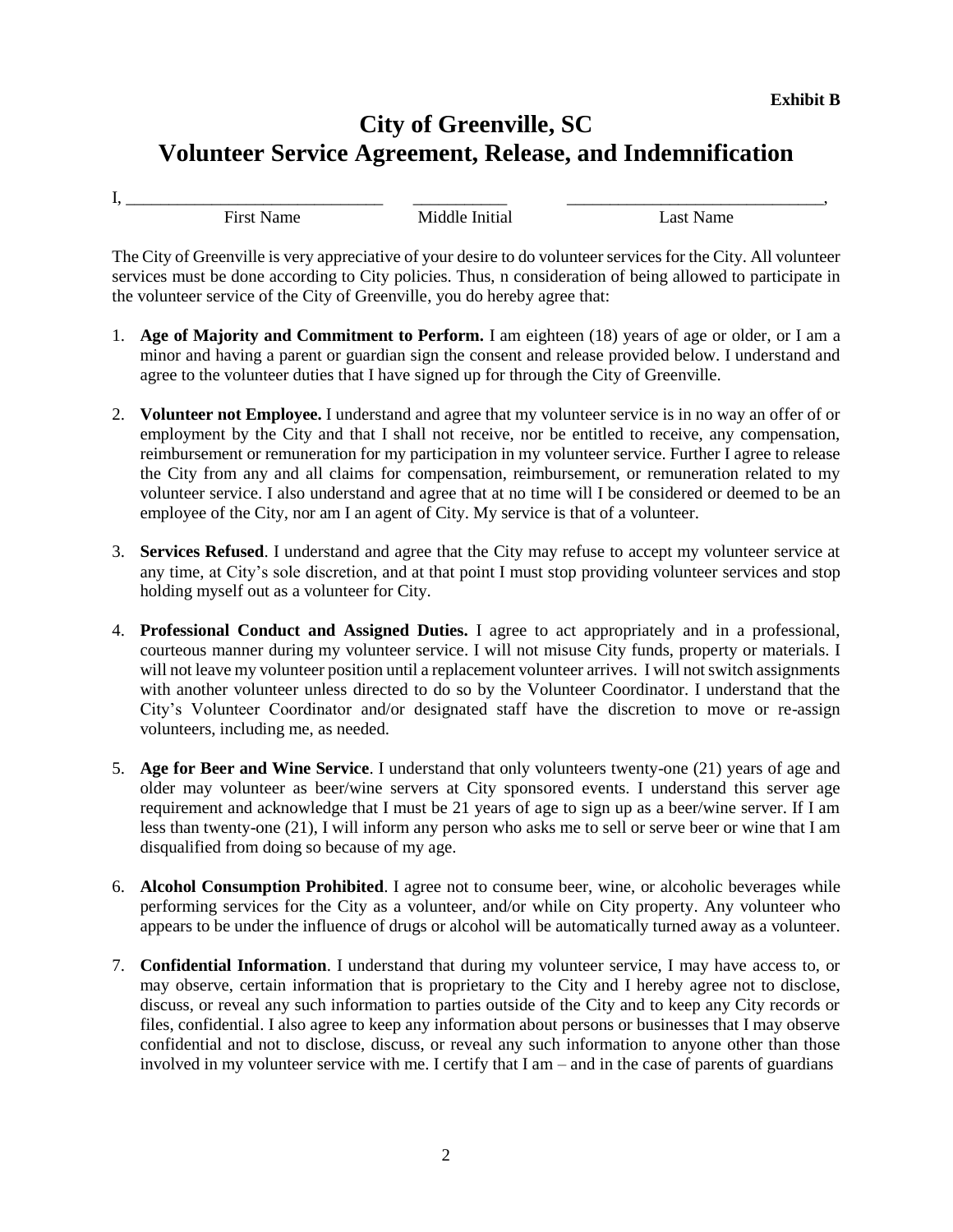signing for a minor child, my child is - in good health, has had no recent known or suspected exposure to a contagious disease, and has had no recent operation or serious illness that would interfere with his/her/my responsibilities as a City Volunteer and/or put me, my child, or others at risk from the performance of volunteer services.

- 8. **Insurance not Provided by City**. I understand that as a City volunteer, I do not receive from the City of Greenville any medical or workers' compensation insurance to cover me for injuries, death, or property damages sustained while performing volunteer services. If I believe I need – or my child needs - such insurance, then I am solely responsible for obtaining and/or maintaining such insurance on my own.
- 9. **Waiver, Release, and Indemnification.** In consideration of being allowed to participate as a volunteer, I hereby waive, release, and hold harmless the City of Greenville, including its officials, officers, and/or employees from and against any and all expenses, claims, actions, liabilities and judgments (including attorney fees through the appellate levels) for all injuries, including death, damages, and/or losses which I may sustain or suffer as a result of or arising out of my participation in the volunteer service, unless same are caused by the gross negligence or willful misconduct of City; and also agree to indemnify, defend and hold harmless City, its officers, officials, and/or employees from and against any and all liabilities, losses, claims, demands, suits, judgments, causes of action and/or expenses of any kind including reasonable attorneys' fees resulting from property damage and/or personal injury, including death, resulting or arising from my negligence and/or willful misconduct, while performing volunteer services for the City.
- 10. **Understanding Acknowledged and Age Attested.** I acknowledge that I have fully informed myself (or my child) of the contents and meaning of this Volunteer Service Agreement, Release, and Indemnification, and I do voluntarily sign it of my own free will and as a condition of being allowed to participate with my volunteer service. Further, by signing this agreement, I attest to the fact that I am eighteen (18) years of age or older, or that I am the parent or legal guardian of a minor volunteer.
- 11. **Signature of Volunteer if over the age of 18, or of parent or guardian of volunteer who is under the age of 18**.

\_\_\_\_\_\_\_\_\_\_\_\_\_\_\_\_\_\_\_\_\_\_\_\_\_\_\_\_\_\_\_\_\_\_\_\_\_\_\_\_\_\_\_\_\_ \_\_\_\_\_\_\_\_\_\_\_\_\_\_\_

Signature of Volunteer / Parent / Guardian (circle one) Date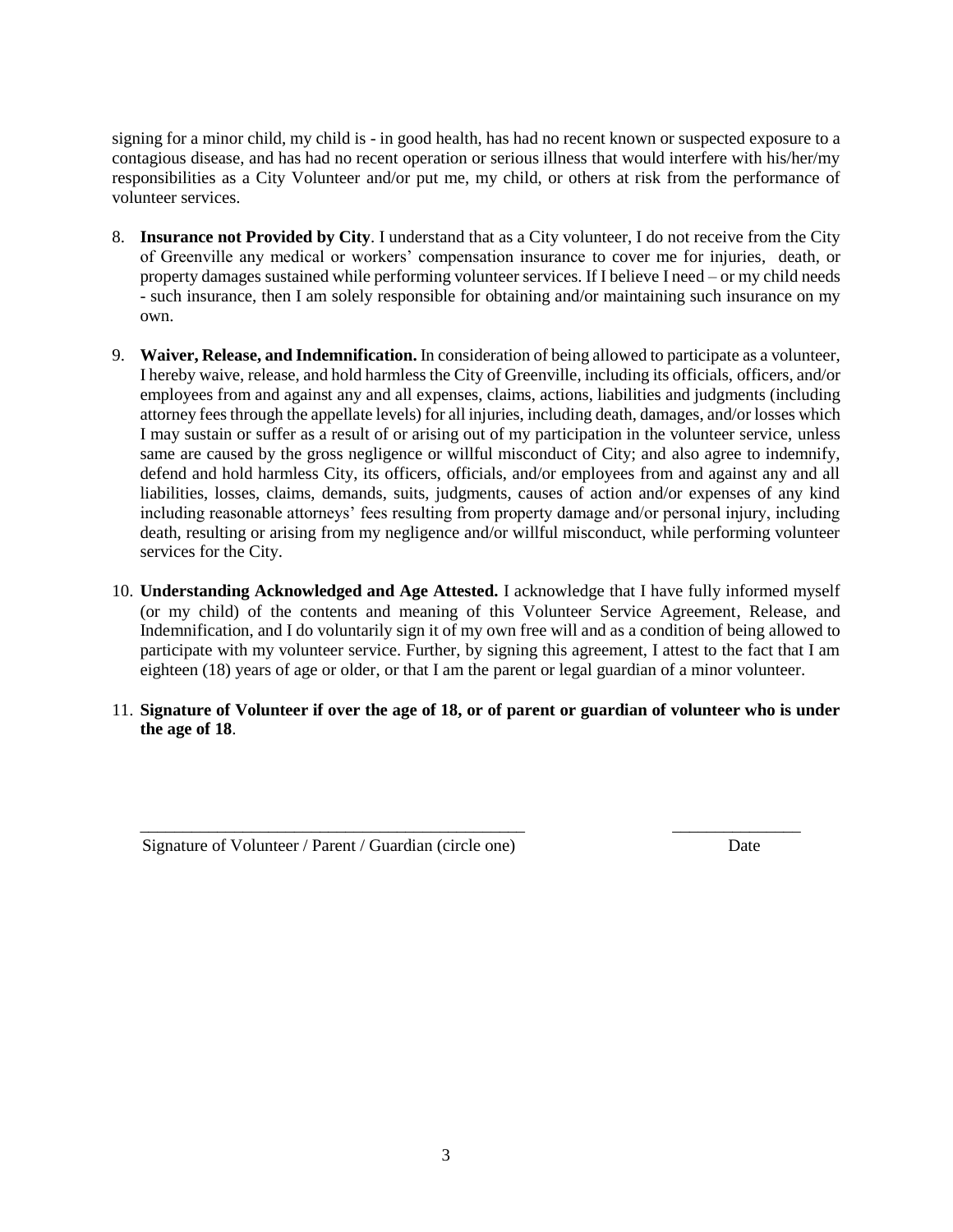# **Endorsement, Agreement & Consent of Volunteer, Or Parent/Legal Guardian of a Minor Volunteer**

## **Volunteer, Parent, or Legal Guardian:**

I hereby authorize the City of Greenville to take any steps necessary to ensure my health and/or my child's health in case of an emergency during my or my child's volunteer service with the City. I understand that the City of Greenville is not responsible for any liability arising out of the Volunteer or Child's participation in the volunteer work. I also authorize the City of Greenville to use my (and/or my child's) name, photograph, and/or image for public relations purposes related to the City of Greenville volunteer program.

\_\_\_\_\_\_\_\_\_\_\_\_\_\_\_\_\_\_\_\_\_\_\_\_\_\_\_\_\_\_\_\_\_\_\_\_\_\_\_\_\_\_\_\_\_ Print Volunteer or Child's Name

\_\_\_\_\_\_\_\_\_\_\_\_\_\_\_\_\_\_\_\_\_\_\_\_\_\_\_\_\_\_\_\_\_\_\_\_\_\_\_\_\_\_\_\_\_ Print Name of Parent or Legal Guardian, if applicable

\_\_\_\_\_\_\_\_\_\_\_\_\_\_\_\_\_\_\_\_\_\_\_\_\_\_\_\_\_\_\_\_\_\_\_\_\_\_\_\_\_\_\_\_\_ \_\_\_\_\_\_\_\_\_\_\_\_\_\_\_\_\_\_\_\_\_\_\_\_\_\_ Signature of Volunteer, Parent, or Legal Guardian Date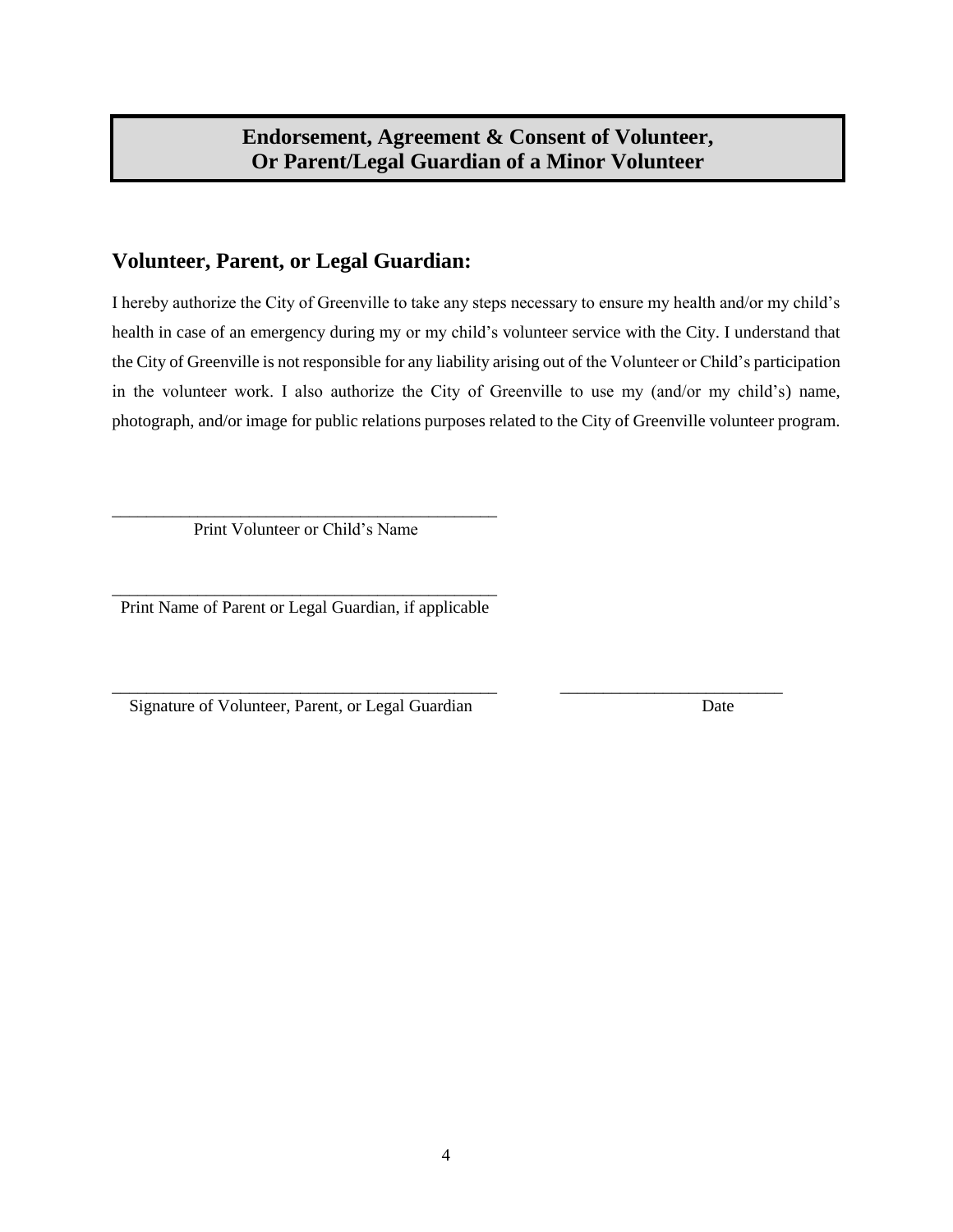

## **Exhibit C**

## **City of Greenville Volunteer Service Application VOLUNTEER INFORMATION**

| First<br>Middle Initial                                                                                      |                                                                  |                |               | Last           |  |  |
|--------------------------------------------------------------------------------------------------------------|------------------------------------------------------------------|----------------|---------------|----------------|--|--|
| Mailing address:                                                                                             |                                                                  |                |               |                |  |  |
| City:                                                                                                        | State:                                                           |                | Zip:          |                |  |  |
| Email:                                                                                                       | Cell:                                                            |                | Other Number: |                |  |  |
| Date of Birth: ______ ____ ____                                                                              |                                                                  |                |               |                |  |  |
|                                                                                                              | Signature<br>Month / Day / Year                                  |                |               |                |  |  |
| PARENT/GUARDIAN/OR LEGAL CUSTODIAN (If applicant is a minor)                                                 |                                                                  |                |               |                |  |  |
|                                                                                                              |                                                                  |                |               |                |  |  |
| Name: First                                                                                                  |                                                                  | Middle Initial |               | Last           |  |  |
| Mailing address:                                                                                             |                                                                  |                |               |                |  |  |
| City:                                                                                                        | State:                                                           |                | Zip:          |                |  |  |
| Email:                                                                                                       | Cell:                                                            |                | Other Number: |                |  |  |
|                                                                                                              | My child has my consent to volunteer for the City of Greenville. |                |               |                |  |  |
|                                                                                                              |                                                                  |                |               |                |  |  |
|                                                                                                              |                                                                  |                |               | Date:          |  |  |
| <b>EMERGENCY CONTACT INFORMATION</b>                                                                         |                                                                  |                |               |                |  |  |
| In case of EMERGENCY, this person can be reached between the hours of $8:30$ a.m. and $5:00$ p.m.            |                                                                  |                |               |                |  |  |
|                                                                                                              |                                                                  |                |               |                |  |  |
| First<br>Last                                                                                                |                                                                  |                |               |                |  |  |
| City:                                                                                                        | State:                                                           |                | Zip:          |                |  |  |
|                                                                                                              |                                                                  |                | Other No.:    |                |  |  |
| Email:                                                                                                       | Cell:                                                            |                |               |                |  |  |
| <b>VOLUNTEER AVAILABILITY</b>                                                                                |                                                                  |                |               |                |  |  |
| On what days are you available to volunteer? (Circle all that apply.)<br>1.                                  |                                                                  |                |               |                |  |  |
| Thursday<br>Monday<br>Tuesday<br>Wednesday<br>Friday<br>Saturday                                             |                                                                  |                |               |                |  |  |
| At what time of day are you available? (Please Circle)<br>2.                                                 |                                                                  |                |               |                |  |  |
| <b>Evening/Special Events</b><br>$8:00$ a.m. to 5:00 p.m.<br>8:00 a.m. to 12:00 noon<br>12 noon to 5:00 p.m. |                                                                  |                |               |                |  |  |
| How often can you volunteer? (Please Circle)<br>3.                                                           |                                                                  |                |               |                |  |  |
| Once a week<br><b>Alternating Weeks</b><br>Once a month                                                      |                                                                  |                |               |                |  |  |
| Are you available to volunteer during the school year?<br>4.                                                 |                                                                  | Yes            |               | N <sub>o</sub> |  |  |
| After school or weekends?<br><b>Yes</b><br>$\rm No$                                                          |                                                                  |                |               |                |  |  |